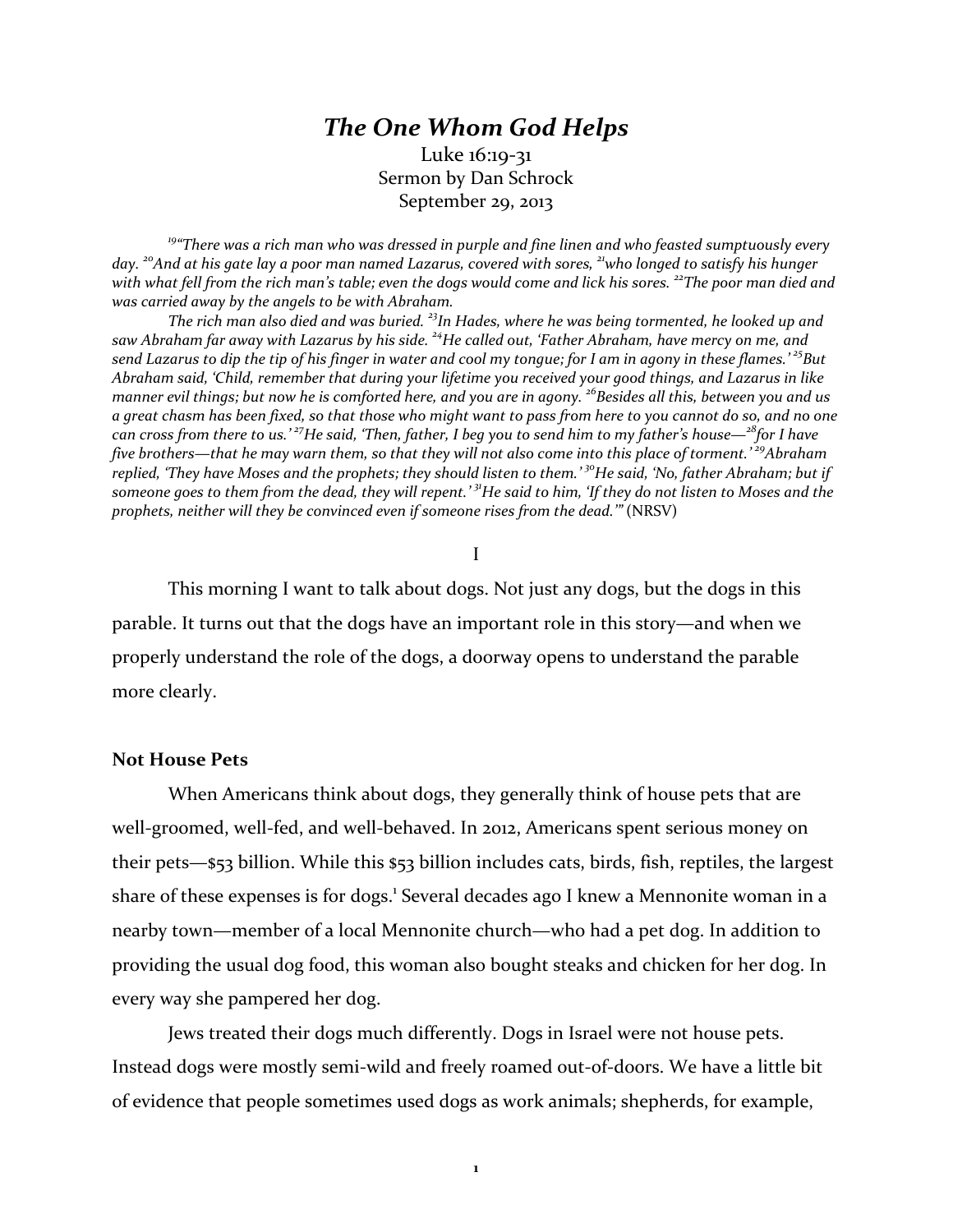used dogs to help control their sheep. Yet most dogs were not work dogs, it seems. Dogs lived outside, roamed wherever they wanted to go, and fended for themselves. They were mangy, not well‐groomed; thin and scrawny, not well‐fed. A close parallel would be the dogs you see now in many countries of the world. They live on the streets, look shabby and rundown, and often act a little mean.

Jewish people had a low opinion of dogs. The Bible mentions dogs about 40 times, and most of the references are unsavory. Carrion—dead animals—were thrown to dogs (Ex. 22:31). Dogs were mean enough that people sometimes only approached them with sticks in their hands (1 Sam. 17:43). And in several places, the Old Testament talks about dogs eating the bodies of dead people (1 Kings 14:11, 16:4, 21:24). The most gruesome of these references is the prediction that dogs will eat the dead body of Queen Jezebel (1 Kings 21:23, 2 Kings 9:10, 36).<sup>2</sup>

When dogs appear in this parable of Lazarus and the rich man, do not imagine pampered house pets. Instead picture mangy, wild street dogs that roved from place to place and likely had no clear owner. The parable specifies that Lazarus lay at the rich man's gate. That is, the man was so rich he could afford to put a wall around his property. Outside of that wall, where the gate interfaced with the street, lay Lazarus. There the dogs on the street came up to Lazarus and licked his sores.

### **The Translation of** *alla*

Lazarus was not only poor and hungry for whatever food scraps the rich man threw over the wall out onto the street. Lazarus was also a sick man with sores on his skin—sores that the dogs came and licked.

Many English versions of the Bible seem to say that these dogs joined the rich man in mistreating Lazarus. For example the NRSV says in verse 21 that "even the dogs would come and lick his sores." The NIV says almost the same thing: "Even the dogs came and licked his sores." These translations imply that even the dogs gave Lazarus a hard time, that they spurned Lazarus as the rich man spurned him.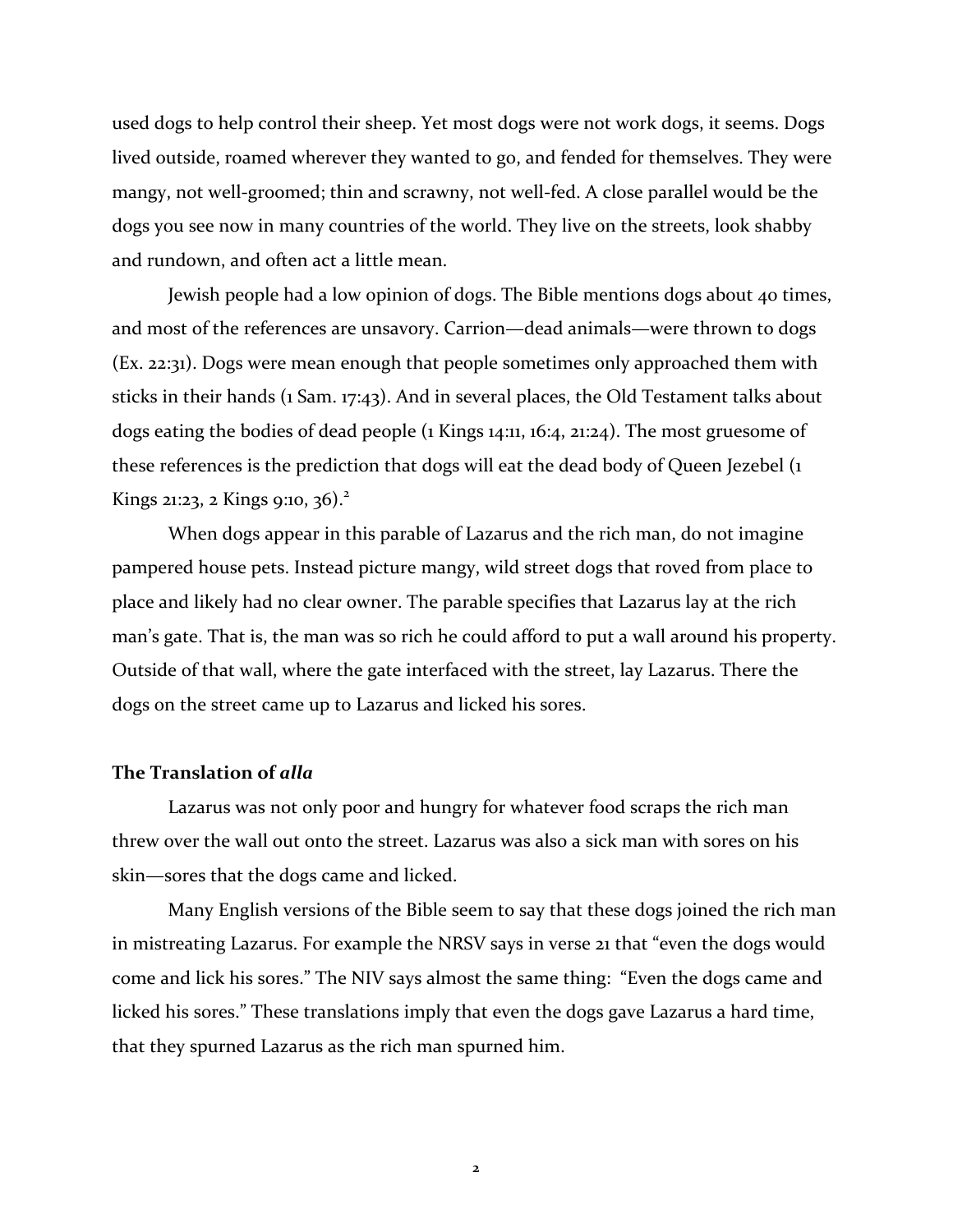These translations are not as good as they could be. The Greek has the word *alla*, which means "but." So a better translation is this: "*But* the dogs came and licked his sores." In other words, the rich man ignored Lazarus, *but* the dogs did not. Instead the dogs came and licked his sores. The Greek wants us to contrast the behavior of the dogs with the behavior of the rich man. Those scruffy street dogs paid attention to Lazarus, but the civilized rich man did not.

There's another key point here. The saliva of dogs contains endogenous peptide antibiotics, which of course help the process of healing. And it's possible that Jews and others in the Mediterranean world knew that when dogs licked a wound, it tended to get better.<sup>3</sup>

The dogs act compassionately toward Lazarus. The contrast between the rich man and the dogs could not be more vivid. Here's this very rich guy who wears expensive purple clothes that only royalty could usually afford to buy. He feasts on fine food and wine every day. But he won't do anything to help Lazarus, the sick man outside his gated house.

Contrast the dogs. They are in many ways poor themselves. Their food comes from whatever they can scrounge off the streets and surrounding countryside. They have no fine house to live in, no human beings to look after them. Indeed, they are probably wary of human beings who sometimes mistreat them. Yet they trust Lazarus and have compassion on him. They lick his wounds and without self‐consciously knowing it, try to heal him.

#### **Reversal**

In spite of the dogs' compassion, Lazarus dies. Perhaps he was too sick and too malnourished from hunger to survive. In any case the story hints that Lazarus wasn't even buried, because angels come, pick him off the street, and carry him away to be with Abraham. There in a blissful state of existence, Lazarus lies next to Abraham, the founder and figurehead of the Jewish people. There he finds a sort of comfort he did not find in the world. For the first time, he is well‐cared for.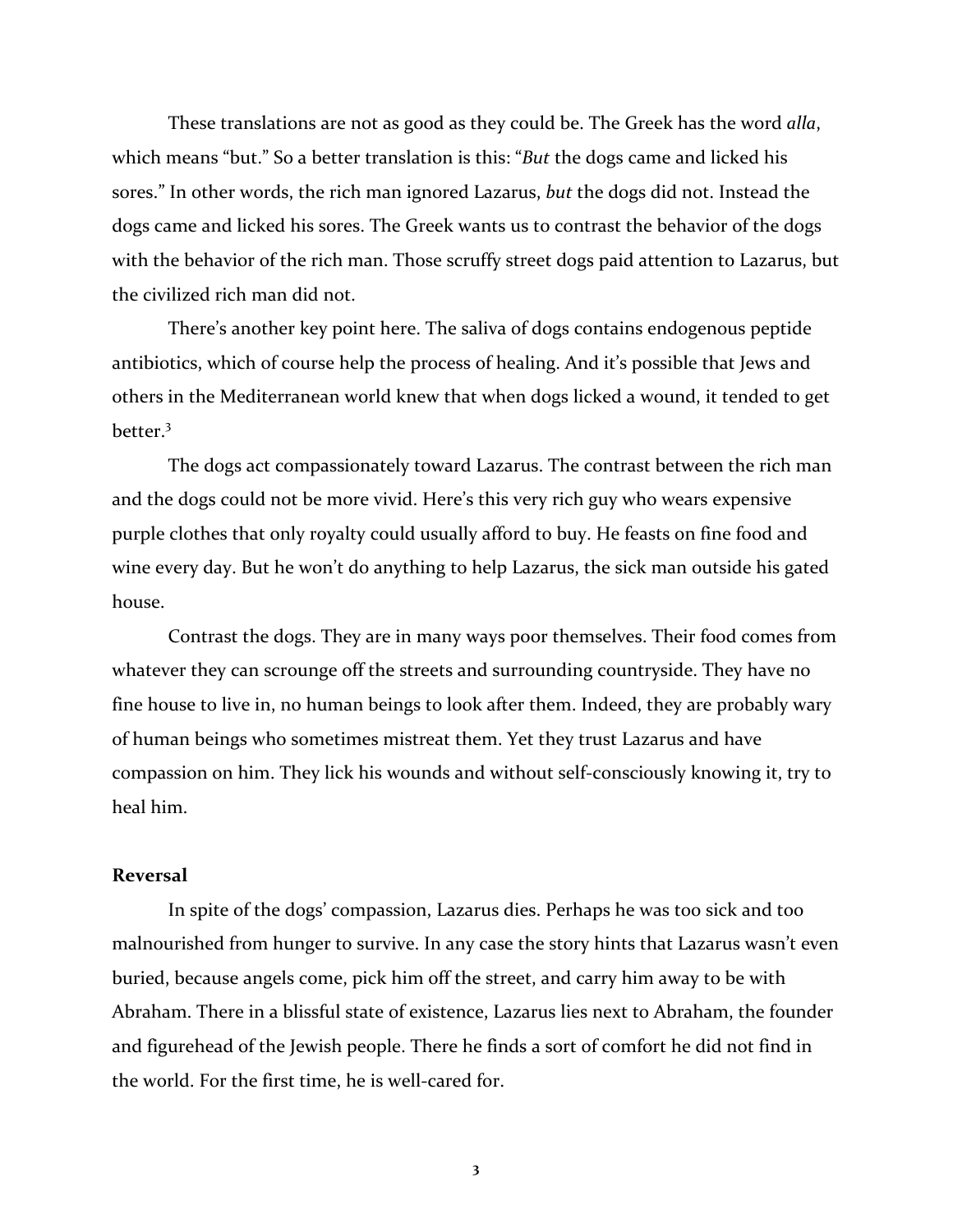The rich man also dies and gets a decent burial, probably an opulent burial. But surprise! He ends up in Hades, a place of intense flames and high heat. He burns. He's tormented with a terrible thirst. And he looks up and sees Abraham and Lazarus far away.

You would think that the rich man, sitting there in the fires of hell, would have learned his lesson. You'd think he'd be humble, chastened, sorry for the way he lived his life. A personal confession of sin would be highly appropriate about now.

But no, such is not the case. This rich guy tries to order other people around, just like he ordered people around on earth. Listen to his language.

- "Abraham, send Lazarus to give me some water."
- "Abraham, send Lazarus back to warn my brothers about these hellish flames."

These sentences are commands, worded in the cadences of a man used to ordering servants around to take care of his every whim. Make me breakfast. Fetch my slippers. Get me a glass of wine. The sense of privilege still clings to this man.

Abraham patiently but persistently smashes this man's delusions.<sup>4</sup>

- No, rich man, you're not going to find any comfort any more. The outcome of your life can no longer be changed.
- No, rich man, no one can cross the chasm between us and you.
- No, rich man, your 5 brothers back home already have scriptures to read the teachings of Moses and the prophets. If they won't listen to the Bible, they won't listen to messengers from hell either.

• Sorry, rich man, this is the way it is. Now you're stuck. And there the parable ends.

# **God, the Helper**

There is one more detail in the parable for us to notice. It's the name Lazarus. In all of Jesus' parables, in all of the four gospels, this is the only person who gets named. The name Lazarus (*El 'azar*) means "the one whom God helps." At first blush this seems like an odd name for a guy who died in pain on the streets. Yet throughout the parable,